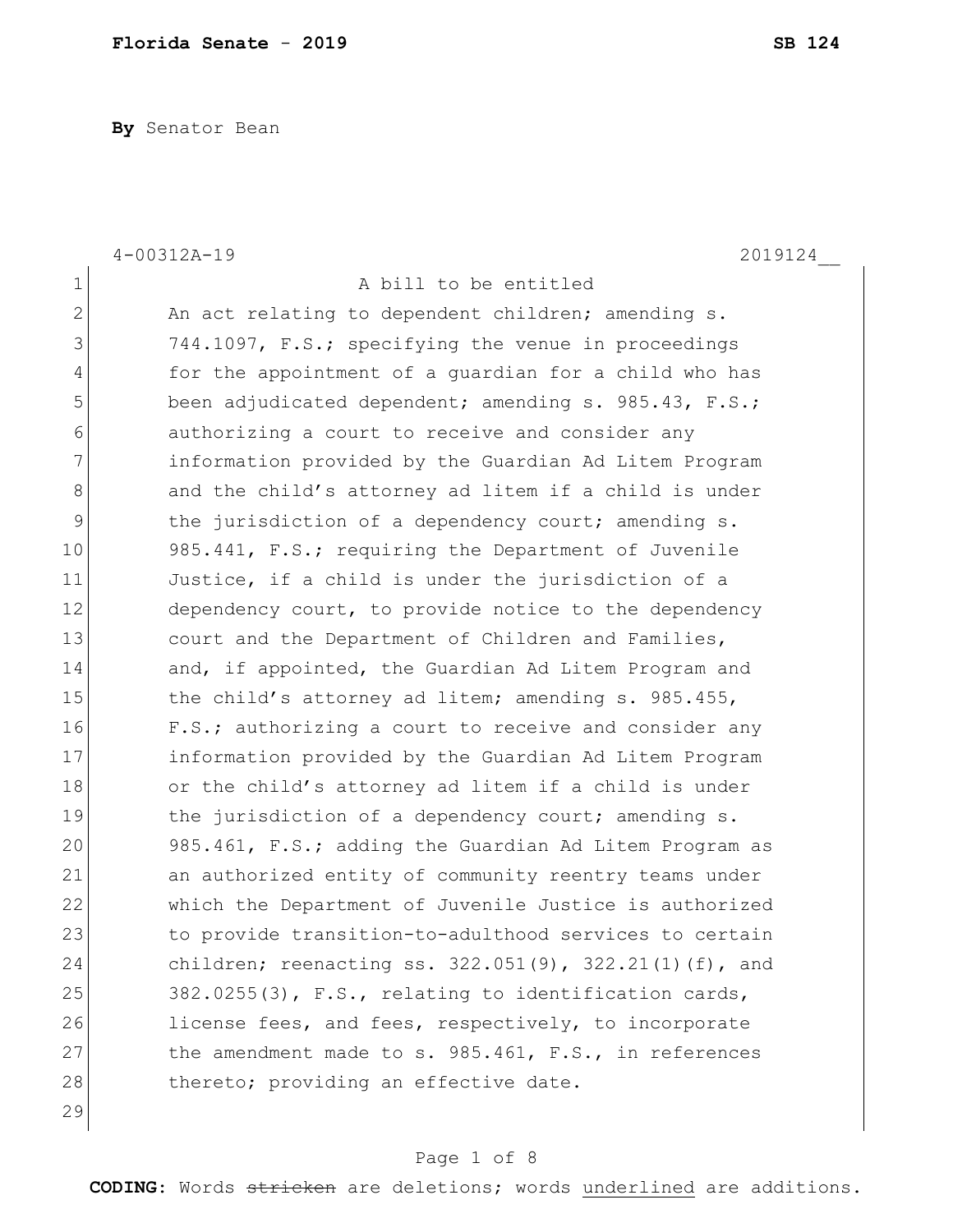|    | $4 - 00312A - 19$<br>2019124                                    |
|----|-----------------------------------------------------------------|
| 30 | Be It Enacted by the Legislature of the State of Florida:       |
| 31 |                                                                 |
| 32 | Section 1. Subsection (2) of section 744.1097, Florida          |
| 33 | Statutes, is amended to read:                                   |
| 34 | 744.1097 Venue.-                                                |
| 35 | (2) The venue in proceedings for the appointment of a           |
| 36 | quardian shall be:                                              |
| 37 | (a) If the incapacitated person is a resident of this           |
| 38 | state, in the county where the incapacitated person resides.    |
| 39 | (b) If the incapacitated person is not a resident of this       |
| 40 | state, in any county in this state where property of the        |
| 41 | incapacitated person is located.                                |
| 42 | (c) If the incapacitated person is not a resident of this       |
| 43 | state and owns no property in this state, in the county where   |
| 44 | any debtor of the incapacitated person resides.                 |
| 45 | If the incapacitated person is a child who has been<br>(d)      |
| 46 | adjudicated dependent pursuant to chapter 39, in the county     |
| 47 | where the child resides or in the county with jurisdiction of   |
| 48 | the dependency case.                                            |
| 49 | Section 2. Subsection (2) of section 985.43, Florida            |
| 50 | Statutes, is amended to read:                                   |
| 51 | 985.43 Predisposition reports; other evaluations.-              |
| 52 | (2) The court shall consider the child's entire assessment      |
| 53 | and predisposition report and shall review the records of       |
| 54 | earlier judicial proceedings before prior to making a final     |
| 55 | disposition of the case. If the child is under the jurisdiction |
| 56 | of a dependency court, the court may receive and consider any   |
| 57 | information provided by the Guardian Ad Litem Program and the   |
| 58 | child's attorney ad litem, if appointed. The court may, by      |

# Page 2 of 8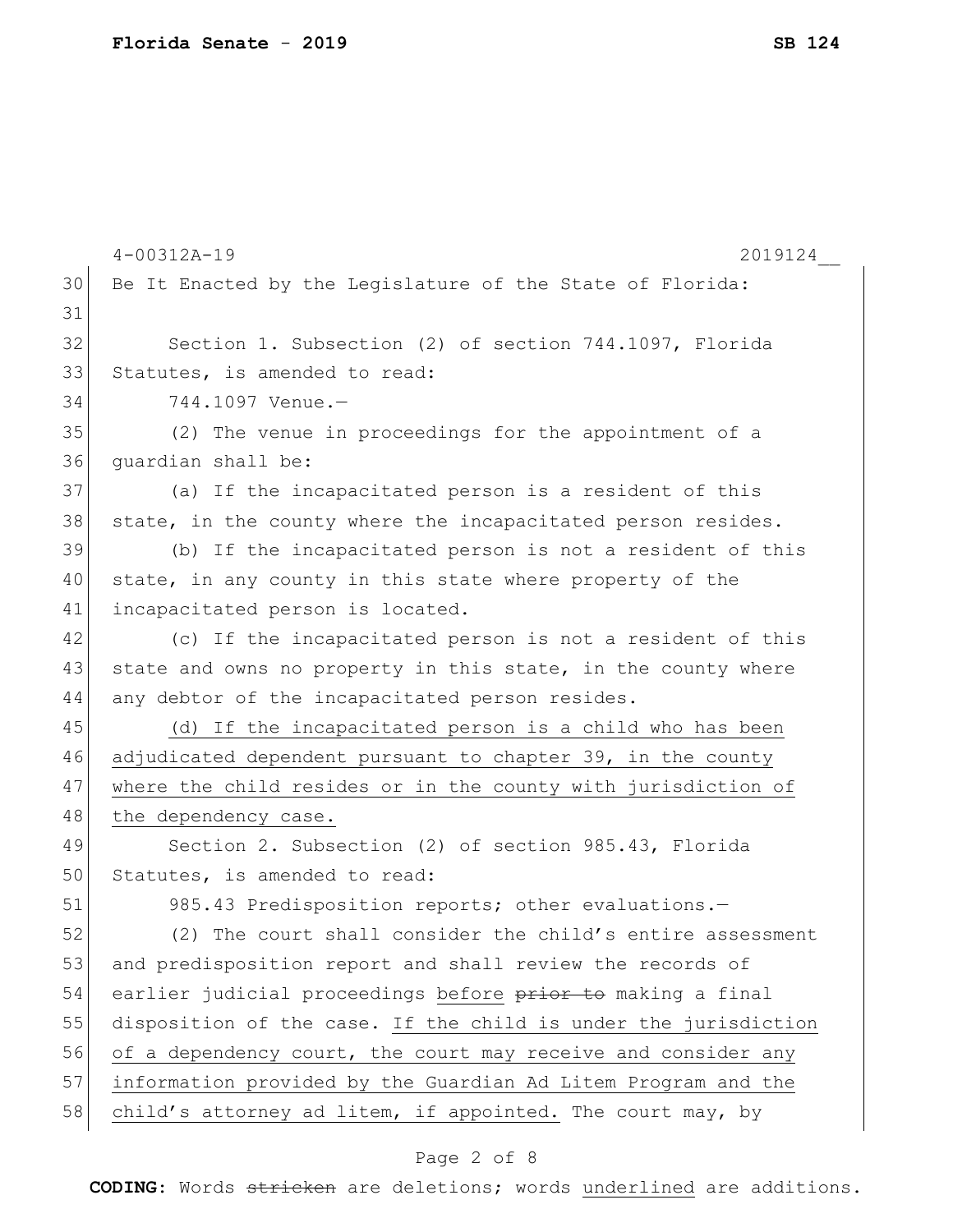|    | $4 - 00312A - 19$<br>2019124                                     |
|----|------------------------------------------------------------------|
| 59 | order, require additional evaluations and studies to be          |
| 60 | performed by the department; the county school system; or any    |
| 61 | social, psychological, or psychiatric agency of the state. The   |
| 62 | court shall order the educational needs assessment completed     |
| 63 | under s. $985.18(2)$ to be included in the assessment and        |
| 64 | predisposition report.                                           |
| 65 | Section 3. Subsection (4) of section 985.441, Florida            |
| 66 | Statutes, is amended to read:                                    |
| 67 | 985.441 Commitment.-                                             |
| 68 | (4) The department may transfer a child, when necessary to       |
| 69 | appropriately administer the child's commitment, from one        |
| 70 | facility or program to another facility or program operated,     |
| 71 | contracted, subcontracted, or designated by the department,      |
| 72 | including a postcommitment nonresidential conditional release    |
| 73 | program, except that the department may not transfer any child   |
| 74 | adjudicated solely for a misdemeanor to a residential program    |
| 75 | except as provided in subsection (2). The department shall       |
| 76 | notify the court that committed the child to the department and  |
| 77 | any attorney of record for the child, in writing, of its intent  |
| 78 | to transfer the child from a commitment facility or program to   |
| 79 | another facility or program of a higher or lower restrictiveness |
| 80 | level. If the child is under the jurisdiction of a dependency    |
| 81 | court, the department shall also provide notice to the           |
| 82 | dependency court and the Department of Children and Families,    |
| 83 | and, if appointed, the Guardian Ad Litem Program and the child's |
| 84 | attorney ad litem. The court that committed the child may agree  |
| 85 | to the transfer or may set a hearing to review the transfer. If  |
| 86 | the court does not respond within 10 days after receipt of the   |
| 87 | notice, the transfer of the child shall be deemed granted.       |

# Page 3 of 8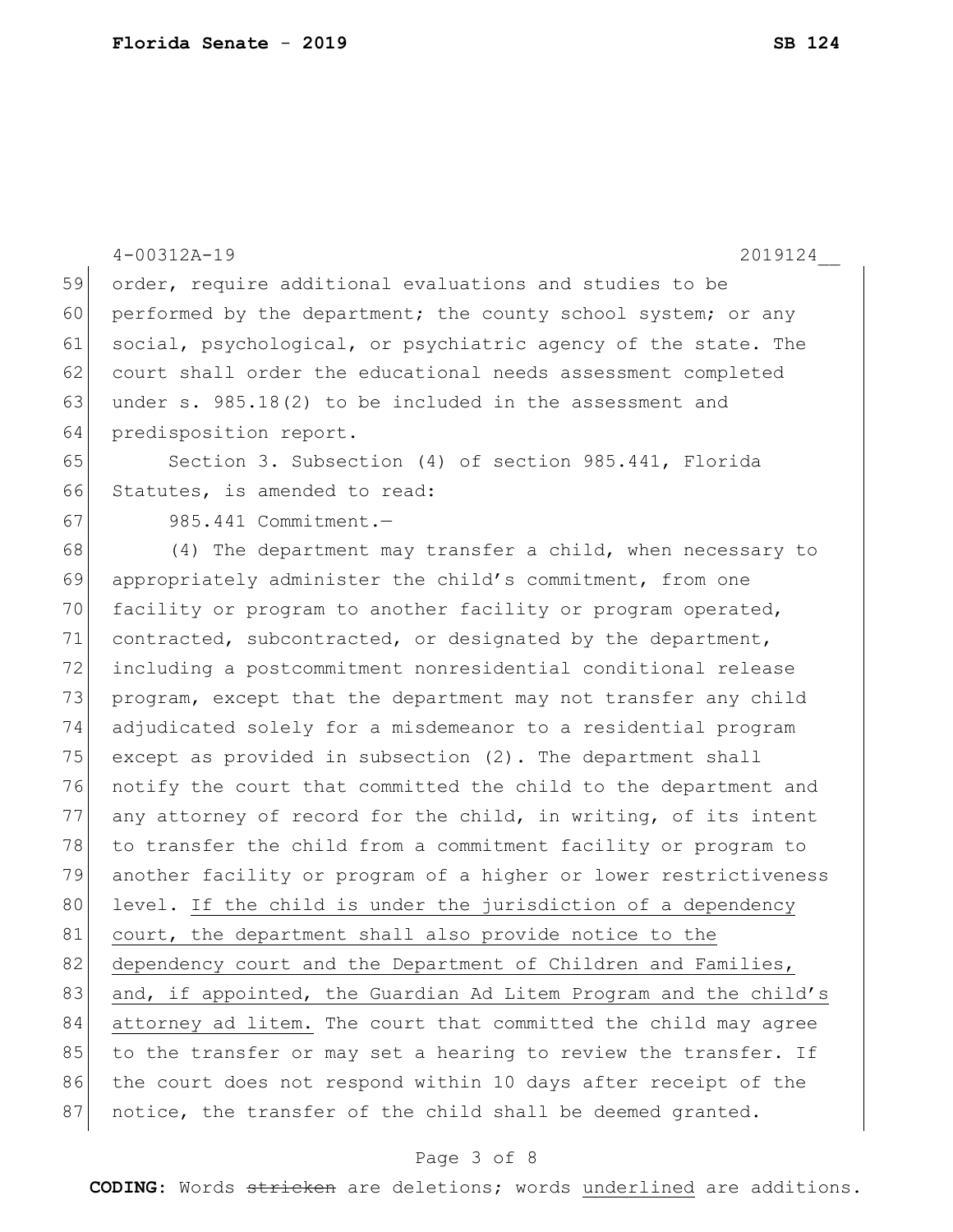```
4-00312A-19 2019124__
88 Section 4. Subsection (3) of section 985.455, Florida
89 Statutes, is amended to read:
 90 985.455 Other dispositional issues.-
 91 (3) Any commitment of a delinquent child to the department
 92 must be for an indeterminate period of time, which may include
93 periods of temporary release; however, the period of time may
94 not exceed the maximum term of imprisonment that an adult may
95 serve for the same offense, except that the duration of a
96 minimum-risk nonresidential commitment for an offense that is a 
97 misdemeanor of the second degree, or is equivalent to a
98 misdemeanor of the second degree, may be for a period not to
99 exceed 6 months. The duration of the child's placement in a
100 commitment program of any restrictiveness level shall be based 
101 on objective performance-based treatment planning. The child's
102 | treatment plan progress and adjustment-related issues shall be
103 reported to the court quarterly, unless the court requests
104 monthly reports. If the child is under the jurisdiction of a 
105 dependency court, the court may receive and consider any
106 information provided by the Guardian Ad Litem Program or the 
107 child's attorney ad litem, if appointed. The child's length of
108 stay in a commitment program may be extended if the child fails
109 to comply with or participate in treatment activities. The 
110 child's length of stay in the program shall not be extended for 
111 purposes of sanction or punishment. Any temporary release from 
112 such program must be approved by the court. Any child so
113 committed may be discharged from institutional confinement or a 
114 program upon the direction of the department with the 
115 concurrence of the court. The child's treatment plan progress 
116 and adjustment-related issues must be communicated to the court
```
### Page 4 of 8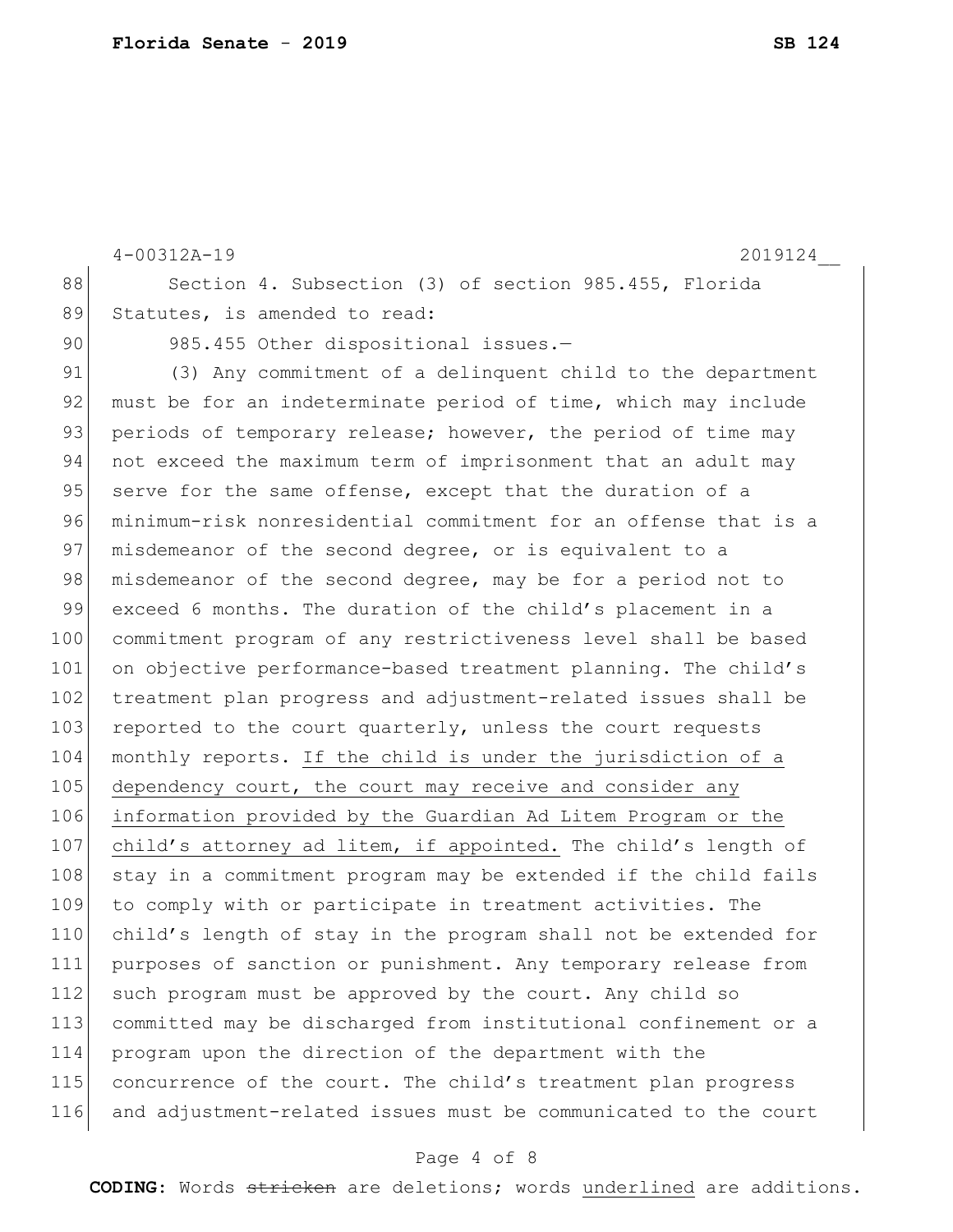4-00312A-19 2019124\_\_ at the time the department requests the court to consider 118 releasing the child from the commitment program. The department shall give the court that committed the child to the department 120 reasonable notice, in writing, of its desire to discharge the child from a commitment facility. The court that committed the child may thereafter accept or reject the request. If the court 123 does not respond within 10 days after receipt of the notice, the request of the department shall be deemed granted. This section does not limit the department's authority to revoke a child's temporary release status and return the child to a commitment facility for any violation of the terms and conditions of the 128 temporary release. Section 5. Paragraph (b) of subsection (4) of section 130 985.461, Florida Statutes, is amended to read: 131 985.461 Transition to adulthood.-132 (4) As part of the child's treatment plan, the department may provide transition-to-adulthood services to children released from residential commitment. To support participation in transition-to-adulthood services and subject to 136 appropriation, the department may: (b) Use community reentry teams to assist in the development of a list of age-appropriate activities and responsibilities to be incorporated in the child's written case 140 plan for any youth who is under the custody or supervision of the department. Community reentry teams may include 142 representatives from school districts, law enforcement, workforce development services, community-based service providers, the Guardian Ad Litem Program, and the youth's family. Such community reentry teams must be created within

# Page 5 of 8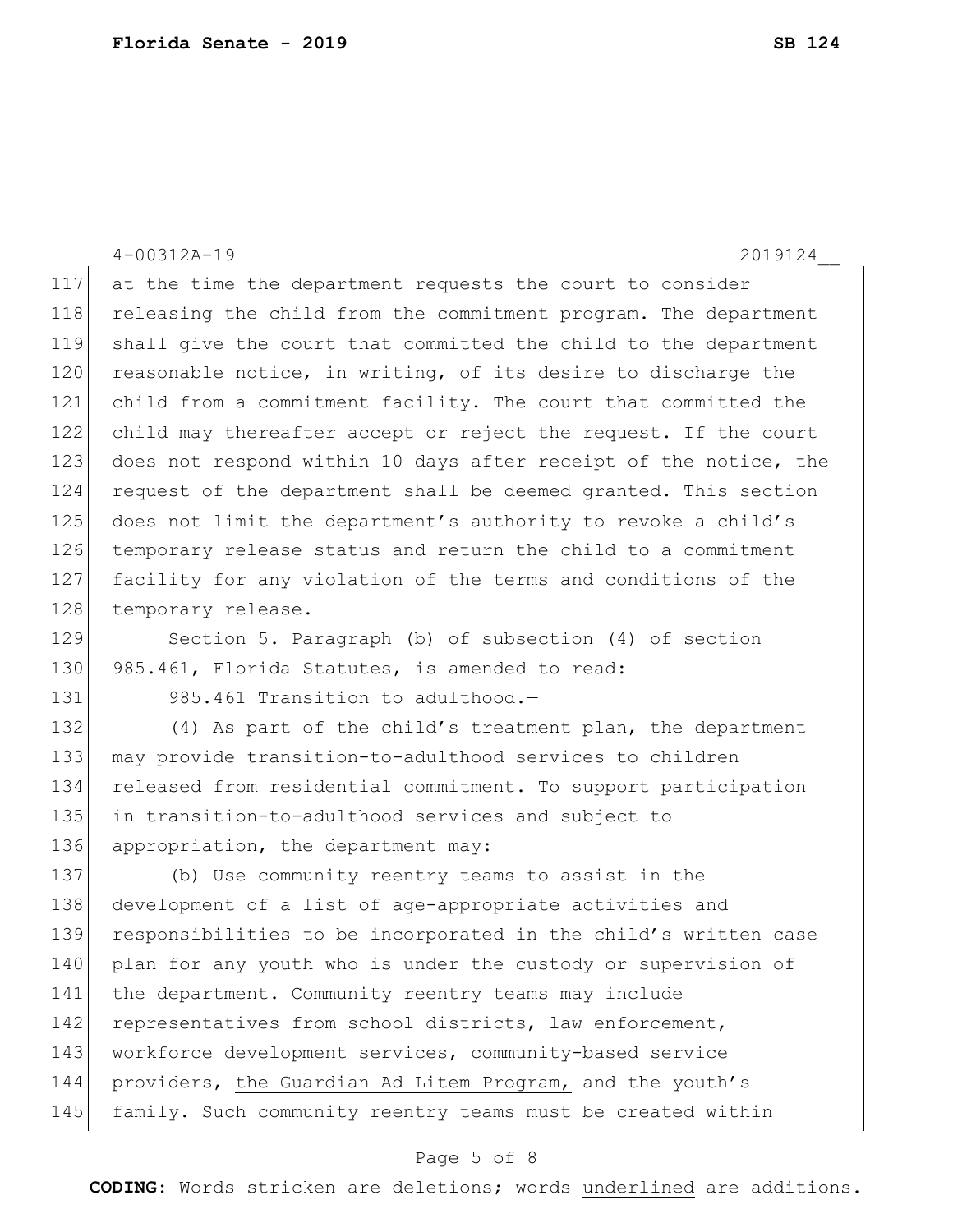|     | $4 - 00312A - 19$<br>2019124                                       |
|-----|--------------------------------------------------------------------|
| 146 | existing resources provided to the department. Activities may      |
| 147 | include, but are not limited to, life skills training, including   |
| 148 | training to develop banking and budgeting skills, interviewing     |
| 149 | and career planning skills, parenting skills, personal health      |
| 150 | management, and time management or organizational skills;          |
| 151 | educational support; employment training; and counseling.          |
| 152 | Section 6. For the purpose of incorporating the amendment          |
| 153 | made by this act to section 985.461, Florida Statutes, in a        |
| 154 | reference thereto, subsection (9) of section 322.051, Florida      |
| 155 | Statutes, is reenacted to read:                                    |
| 156 | 322.051 Identification cards.-                                     |
| 157 | (9) Notwithstanding any other provision of this section or         |
| 158 | s. 322.21 to the contrary, the department shall issue or renew a   |
| 159 | card at no charge to a person who presents evidence satisfactory   |
| 160 | to the department that he or she is homeless as defined in s.      |
| 161 | 414.0252(7), to a juvenile offender who is in the custody or       |
| 162 | under the supervision of the Department of Juvenile Justice and    |
| 163 | receiving services pursuant to s. 985.461, to an inmate            |
| 164 | receiving a card issued pursuant to s. $944.605(7)$ , or, if       |
| 165 | necessary, to an inmate receiving a replacement card if the        |
| 166 | department determines that he or she has a valid state             |
| 167 | identification card. If the replacement state identification       |
| 168 | card is scheduled to expire within 6 months, the department may    |
| 169 | also issue a temporary permit valid for at least 6 months after    |
| 170 | the release date. The department's mobile issuing units shall      |
| 171 | process the identification cards for juvenile offenders and        |
| 172 | inmates at no charge, as provided by s. $944.605$ (7) (a) and (b). |
| 173 | Section 7. For the purpose of incorporating the amendment          |
| 174 | made by this act to section 985.461, Florida Statutes, in a        |

# Page 6 of 8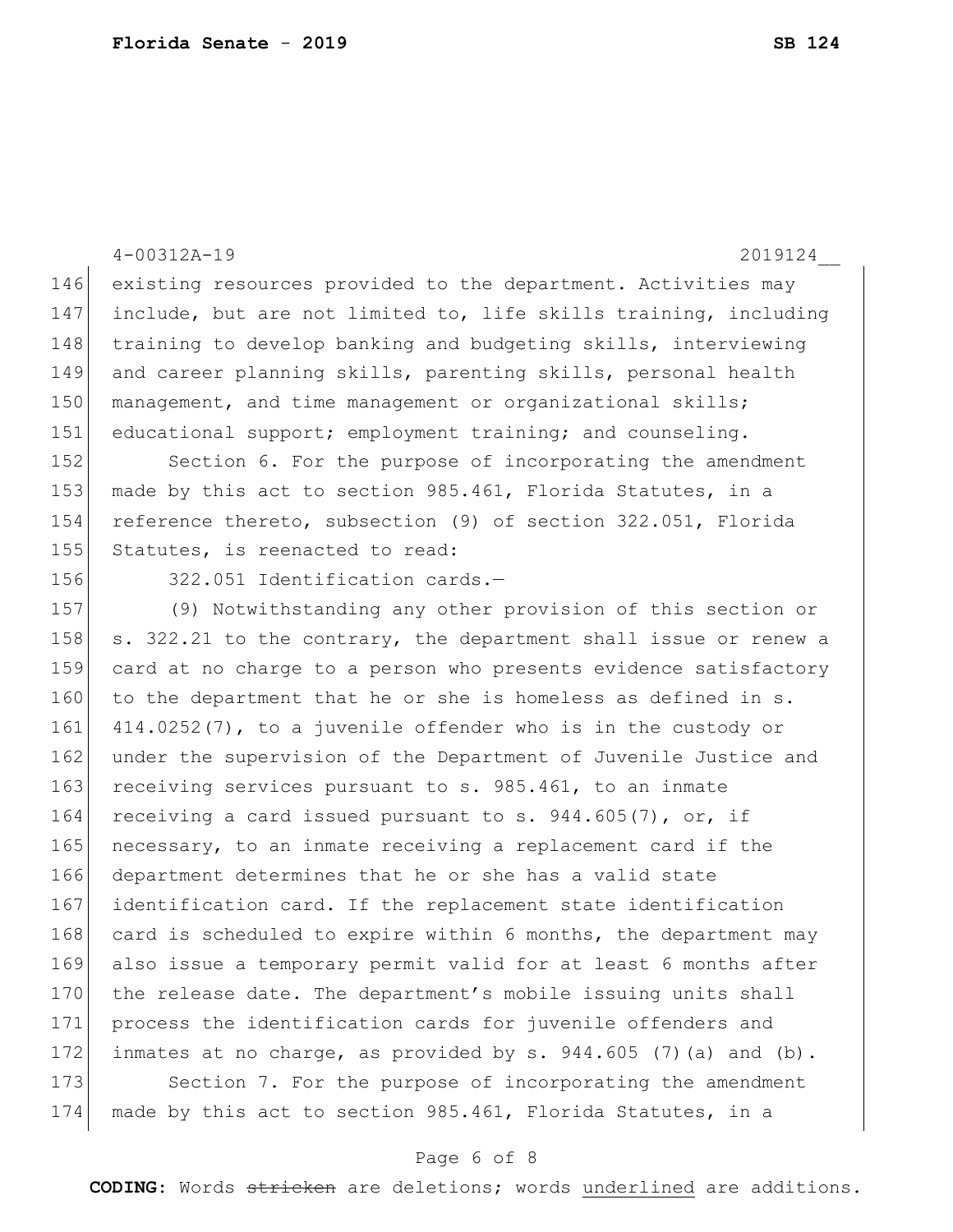|     | $4 - 00312A - 19$<br>2019124                                       |
|-----|--------------------------------------------------------------------|
| 175 | reference thereto, paragraph (f) of subsection (1) of section      |
| 176 | 322.21, Florida Statutes, is reenacted to read:                    |
| 177 | 322.21 License fees; procedure for handling and collecting         |
| 178 | fees. $-$                                                          |
| 179 | (1) Except as otherwise provided herein, the fee for:              |
| 180 | (f) An original, renewal, or replacement identification            |
| 181 | card issued pursuant to s. 322.051 is \$25, except that an         |
| 182 | applicant who presents evidence satisfactory to the department     |
| 183 | that he or she is homeless as defined in s. $414.0252(7)$ ; his or |
| 184 | her annual income is at or below 100 percent of the federal        |
| 185 | poverty level; or he or she is a juvenile offender who is in the   |
| 186 | custody or under the supervision of the Department of Juvenile     |
| 187 | Justice, is receiving services pursuant to s. 985.461, and whose   |
| 188 | identification card is issued by the department's mobile issuing   |
| 189 | units is exempt from such fee. Funds collected from fees for       |
| 190 | original, renewal, or replacement identification cards shall be    |
| 191 | distributed as follows:                                            |
| 192 | 1. For an original identification card issued pursuant to          |
| 193 | s. 322.051, the fee shall be deposited into the General Revenue    |
| 194 | Fund.                                                              |
| 195 | 2. For a renewal identification card issued pursuant to s.         |
| 196 | 322.051, \$6 shall be deposited into the Highway Safety Operating  |
| 197 | Trust Fund, and \$19 shall be deposited into the General Revenue   |
| 198 | Fund.                                                              |
| 199 | 3. For a replacement identification card issued pursuant to        |
| 200 | s. 322.051, \$9 shall be deposited into the Highway Safety         |
| 201 | Operating Trust Fund, and \$16 shall be deposited into the         |
| 202 | General Revenue Fund. Beginning July 1, 2015, or upon completion   |
| 203 | of the transition of the driver license issuance services, if      |

# Page 7 of 8